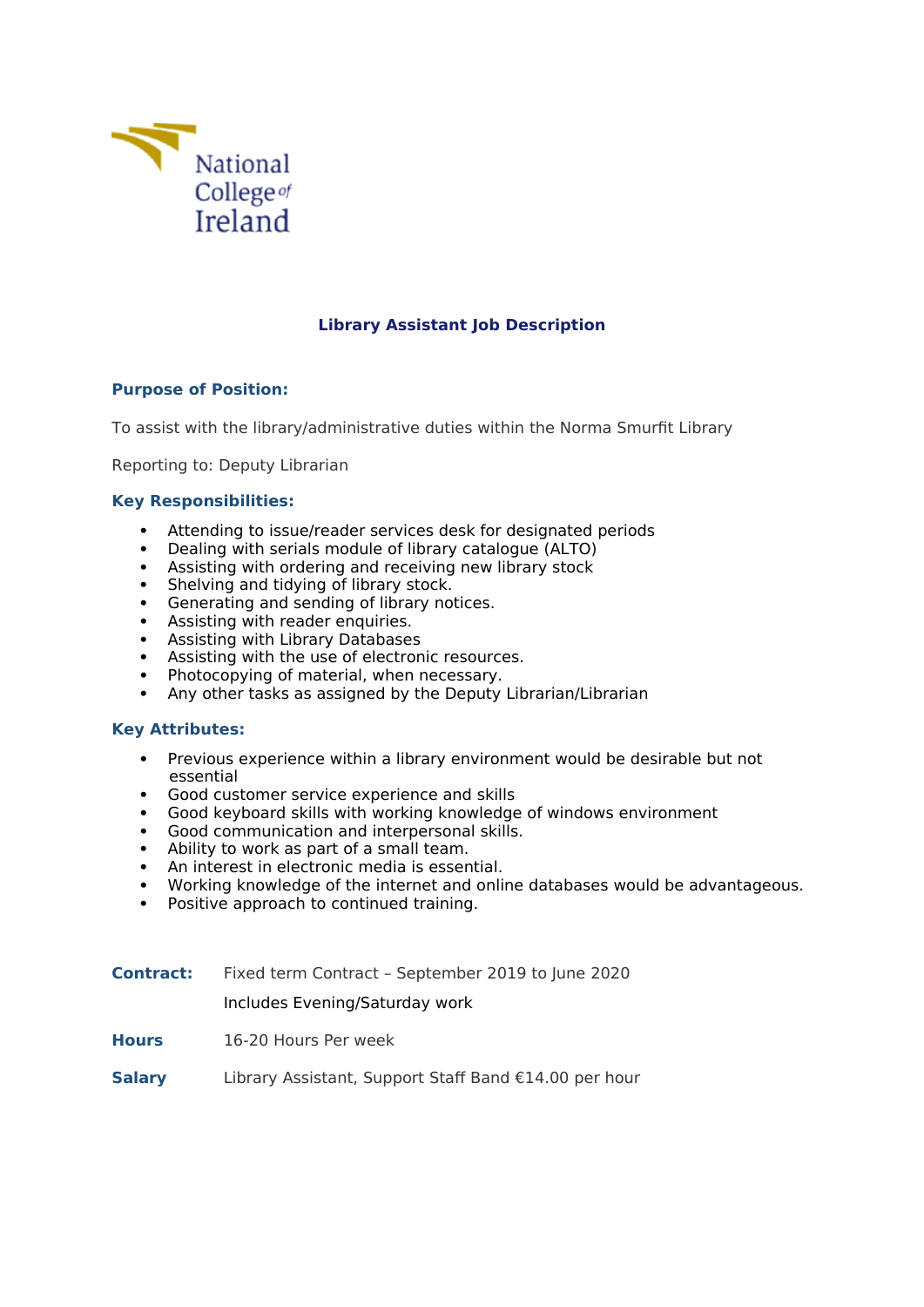**Application Process:** To apply, please e-mail your cover letter and CV in PDF format only, quoting reference number: NCI0837 to [recruitment-dohanlon@ncirl.ie](mailto:recruitment-dohanlon@ncirl.ie) by 5pm, Friday 30th August 2019.

The successful applicant will be subject to Garda Vetting and must not have any convictions under the Sex Offenders Act

### **The importance of Confidentiality**

We would like to assure you that protecting confidentiality is our number one priority. You can expect that all enquires, applications and all aspects of the proceedings are treated as strictly confidential and are not disclosed to anyone, outside those directly involved in that aspect of the process.

# **Candidates' Obligations**

In submitting a completed Curriculum Vitae and supporting documentation, candidates are declaring:

That all the particulars furnished in their application are true and correct without omission and that they are aware of the qualifications and particulars for this position.

That to the best of their knowledge that there is nothing in relation to their conduct, character or personal background of any nature that would adversely affect the position of trust in which they would be placed by virtue of this appointment.

Their irrevocable consent to NCI making such enquiries as deemed necessary in respect of their suitability for the post in respect of which their application is made.

Their acceptance and confirmation of the entitlement of NCI, as appropriate to, reject their application, or to terminate their employment (in the event of a contract of employment having been entered into on foot of this competition) if they have omitted to furnish NCI with any information relevant to their application or their continued employment or where they have made any false statement or misrepresentation relevant to this application or their continuing employment with the College.

Candidates should note that they may be required to submit documentary evidence in support of any particulars given by them in their application for the post.

Data Protection Acts 1988 to 2018 and the Freedom of Information Acts 1997 to 2014 as amended

### **Data collected for the purposes of recruitment activities**

NCI conducts recruitment processes to fill vacancies within the college. When applying for these competitions applicants are asked to submit a range of documents, e.g., a completed application form, CV and/or a personal statement or cover letter. For the purposes of recruitment activities, we will not collect any personal data that we do not need to assess your candidature for a role with us.

Legal Basis for Processing

NCI 's legal basis for the processing of this data is a combination of individual consent, contractual necessity and legal obligations.

### **Withdrawal of Consent**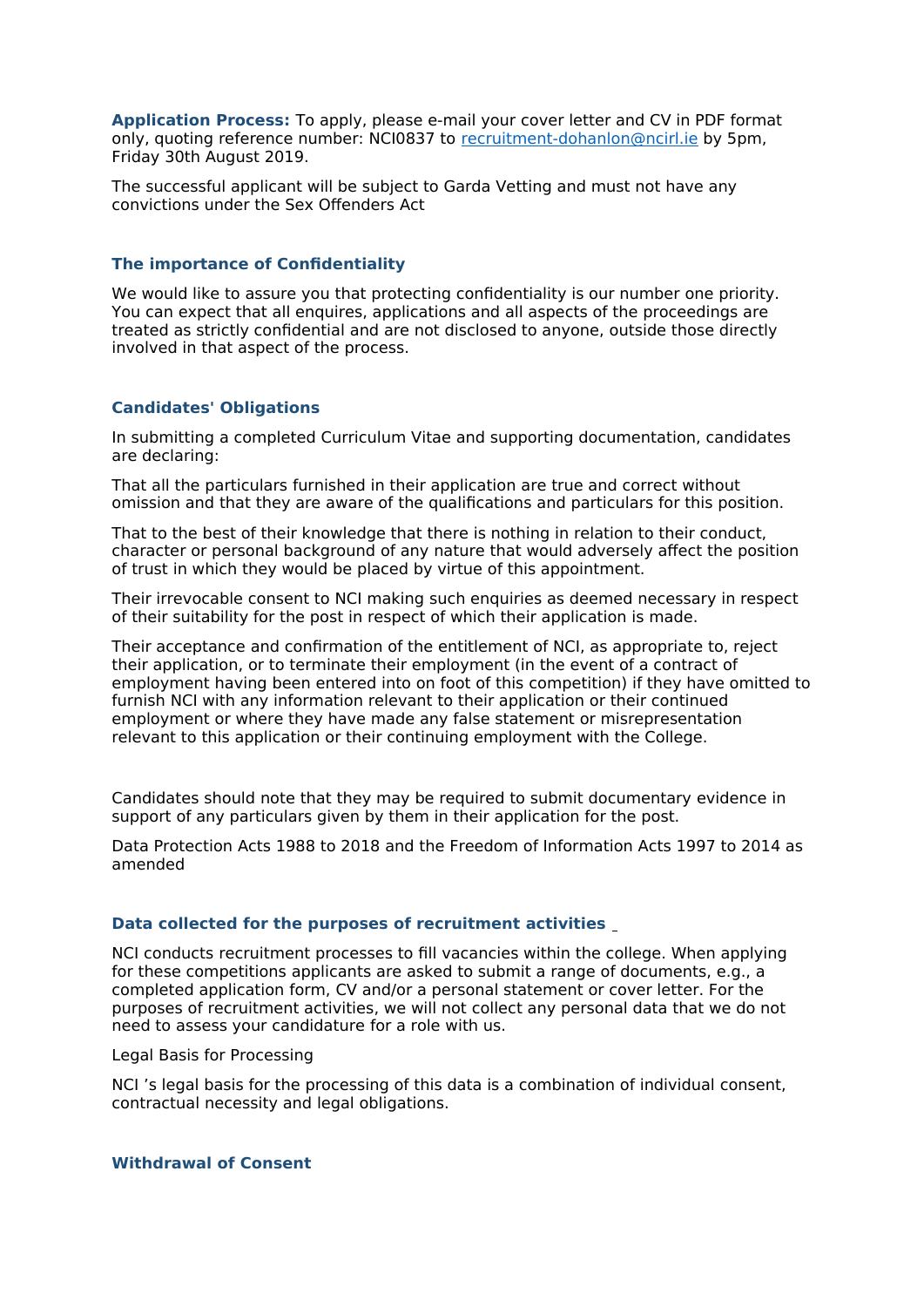Applicants can withdraw their consent for the processing of their personal data at any time by notifying the College. It is important to note that withdrawal of consent prior to the completion of the process will be considered as a withdrawal of the application.

#### What we do with your data

People who are directly employed by NCI and are based in Ireland process all the personal data collected for both recruitment and HR purposes.

### **Shortlisting**

HR draft up the shortlisting documents and provide the initial screening to determine if a person meets the essential criteria of the competition. A shortlisting panel is generally made up of two senior grade staff members from the relevant department for which the role is being recruited.

### **Sharing of your data**

Where you have been successfully shortlisted for a post, each interview panel member will be furnished with a copy of the relevant information of those who will be attending interview in order that they can review applications in advance of the interview process. All such information will be returned to NCI and shredded following the competition process. Some of the interview panel will be external interviewers, who are not employees of NCI but are engaged for the purpose and are strictly subject to the rules and policies of the College.

#### **Access**

Applicants can request and receive access to their data at any time and can request and receive a copy of this data, in electronic/transferable format.

#### **Erasure**

Applicants can request the data held be erased. In this case, the application for a position is considered withdrawn.

#### **Rectification**

Applicants can have any incorrect information corrected.

# **Objection / Withdraw**

Applications can object to this information being processed and/or can request to withdraw from the application process

# **Complain**

Applicants can make a complaint to our internal Information Governance and Data Protection Officer

NCI Information Governance and Data Protection Officer National College of Ireland, Mayor Street, IFSC, Dublin 1 Tel (Direct): + 353 1 4498 523 ; Tel (Reception): + 353 1 4498 500 **Email:** [Niamh.Scannell@ncirl.ie](mailto:Niamh.Scannell@ncirl.ie) And/or make a complaint to the relevant authority Data Protection Commission, 21 Fitzwilliam Square South, Dublin 2, D02 RD28 Tel: +353 (0) 761 104 800

National College of Ireland is an equal opportunities employer